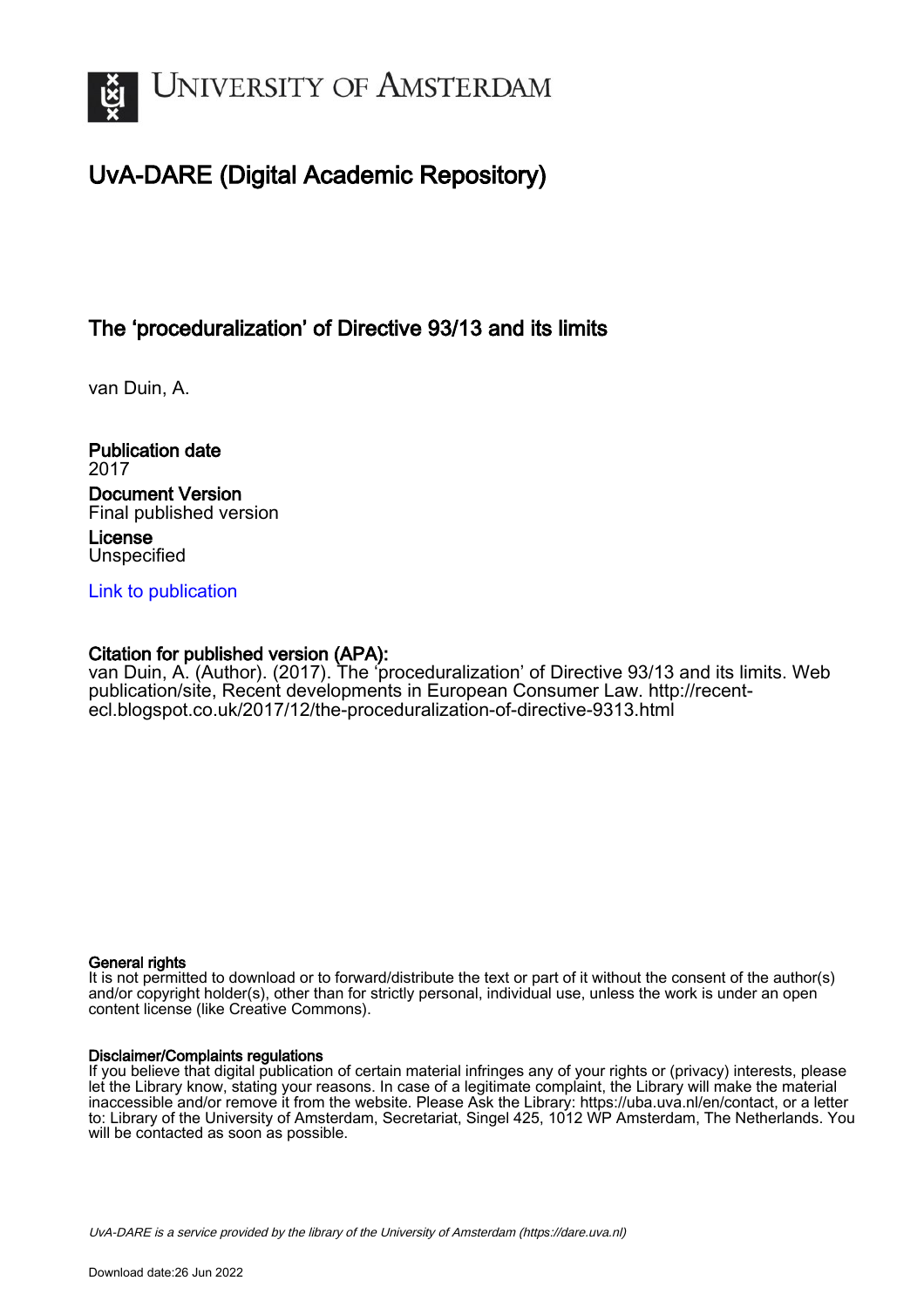<span id="page-1-0"></span>

# **[Recent developments in](http://recent-ecl.blogspot.com/) [European Consumer Law](http://recent-ecl.blogspot.com/)**

#### **SATURDAY, 9 DECEMBER 2017**

The 'proceduralization' of Directive 93/13 and its limits

The CJEU's judgment in *[Banco Santander](http://curia.europa.eu/juris/document/document.jsf?text=&docid=197526&pageIndex=0&doclang=EN&mode=req&dir=&occ=first&part=1&cid=1589817)* **[\(C-598/15\)](http://curia.europa.eu/juris/document/document.jsf?text=&docid=197526&pageIndex=0&doclang=EN&mode=req&dir=&occ=first&part=1&cid=1589817)** that came out this week is the latest addition to a growing body of case law on procedural obstacles to consumer protection under Directive 93/13. The focus on procedures and the role of national (civil) courts in ensuring the effectiveness of the Directive, i.e. its **'proceduralization'**, has been the subject of debate between judges, legal practitioners and academics for a while now. It receives attention from the European Commission as well (see, e.g., the [REFIT report of the European](http://recent-ecl.blogspot.nl/2017/05/) [Commission](http://recent-ecl.blogspot.nl/2017/05/), the [RE-Jus project](http://rejus.it/) aimed at providing judicial training, and a much-anticipated [study of the Max Planck Institute Luxembourg](https://www.mpi.lu/european-commission-study-on-the-impact-of-national-civil-procedure/)). However, *Banco Santander* reveals the limits of 'proceduralization' driven by preliminary references to the CJEU.

In this case, the referring Spanish court was confronted with a fait accompli, which made the judicial review of unfair contract terms impossible. It all started with a mortgage loan agreement between Banco Santander and Ms. Sánchez Lopez. The contract contained a clause - Clause 11 - by which Ms. Sánchez not only expressly agreed to enforcement through extrajudicial proceedings, but also authorised the bank to execute the sale of the mortgaged property on her behalf. Thus, the bank could represent Ms. Sánchez before the notary drawing up the sale instrument without her attendance. The bank had initiated (compulsary) mortgage enforcement proceedings, the property was acquired by the bank for 59.7% of the value, and the sale instrument had been entered into the land register, while Ms. Sánchez continued to owe the residual debt. At first, the bank had allowed her to stay on the premises as a tenant. Later, it brought a claim seeking an order for the eviction of Ms. Sánchez from the property.

> The referring court questioned the compatibility of the applicable procedural framework with Directive 93/13. The problem was that it was 'too late' for *ex officio* control of the unfairness of the terms - in particular Clause 11 - of the underlying mortgage contract: the transfer of

#### **BLOG ARCHIVE**

- $\blacktriangleright$ [2019](http://recent-ecl.blogspot.com/2019/) (72)
- [►](javascript:void(0))[2018](http://recent-ecl.blogspot.com/2018/) (107)
- [▼](javascript:void(0))[2017](http://recent-ecl.blogspot.com/2017/) (78)
	- [▼](javascript:void(0))[December](http://recent-ecl.blogspot.com/2017/12/) (6)
		- [AG Sharpston Opinion in](http://recent-ecl.blogspot.com/2017/12/ag-opinion-in-finnair-case-electronic.html) [Finnair case : An](http://recent-ecl.blogspot.com/2017/12/ag-opinion-in-finnair-case-electronic.html) [electron...](http://recent-ecl.blogspot.com/2017/12/ag-opinion-in-finnair-case-electronic.html)
		- [CJEU gives Member States](http://recent-ecl.blogspot.com/2017/12/cjeu-gives-member-states-green-light-to.html) [a green light to regulate...](http://recent-ecl.blogspot.com/2017/12/cjeu-gives-member-states-green-light-to.html)
		- ['Brexit: will consumers be](http://recent-ecl.blogspot.com/2017/12/brexit-will-consumers-be-protected.html) [protected?'](http://recent-ecl.blogspot.com/2017/12/brexit-will-consumers-be-protected.html)
		- [The 'proceduralization' of](#page-1-0) [Directive 93/13 and its...](#page-1-0)
		- [Prohibiting online platforms](http://recent-ecl.blogspot.com/2017/12/prohibiting-online-platforms-from.html) [from reselling luxury...](http://recent-ecl.blogspot.com/2017/12/prohibiting-online-platforms-from.html)

[Digital content proposal](http://recent-ecl.blogspot.com/2017/12/digital-content-proposal-extended-to-iot.html) [extended to IoT](http://recent-ecl.blogspot.com/2017/12/digital-content-proposal-extended-to-iot.html)

- [►](javascript:void(0))[November](http://recent-ecl.blogspot.com/2017/11/) (12)
- [►](javascript:void(0))[October](http://recent-ecl.blogspot.com/2017/10/) (8)
- [►](javascript:void(0))[September](http://recent-ecl.blogspot.com/2017/09/) (9)
- $\blacktriangleright$ [August](http://recent-ecl.blogspot.com/2017/08/) (3)
- $\blacktriangleright$ [July](http://recent-ecl.blogspot.com/2017/07/) (5)
- $\blacktriangleright$ [June](http://recent-ecl.blogspot.com/2017/06/) (9)
- $\blacktriangleright$ [May](http://recent-ecl.blogspot.com/2017/05/) (13)
- $\blacktriangleright$ [April](http://recent-ecl.blogspot.com/2017/04/) (3)
- $\blacktriangleright$ [March](http://recent-ecl.blogspot.com/2017/03/) (2)
- [►](javascript:void(0))[February](http://recent-ecl.blogspot.com/2017/02/) (6)
- $\blacktriangleright$ [January](http://recent-ecl.blogspot.com/2017/01/) (2)
- $\blacktriangleright$ [2016](http://recent-ecl.blogspot.com/2016/) (79)
- [►](javascript:void(0))[2015](http://recent-ecl.blogspot.com/2015/) (84)
- [►](javascript:void(0))[2014](http://recent-ecl.blogspot.com/2014/) (136)
- [►](javascript:void(0))[2013](http://recent-ecl.blogspot.com/2013/) (220)
- [►](javascript:void(0))[2012](http://recent-ecl.blogspot.com/2012/) (276)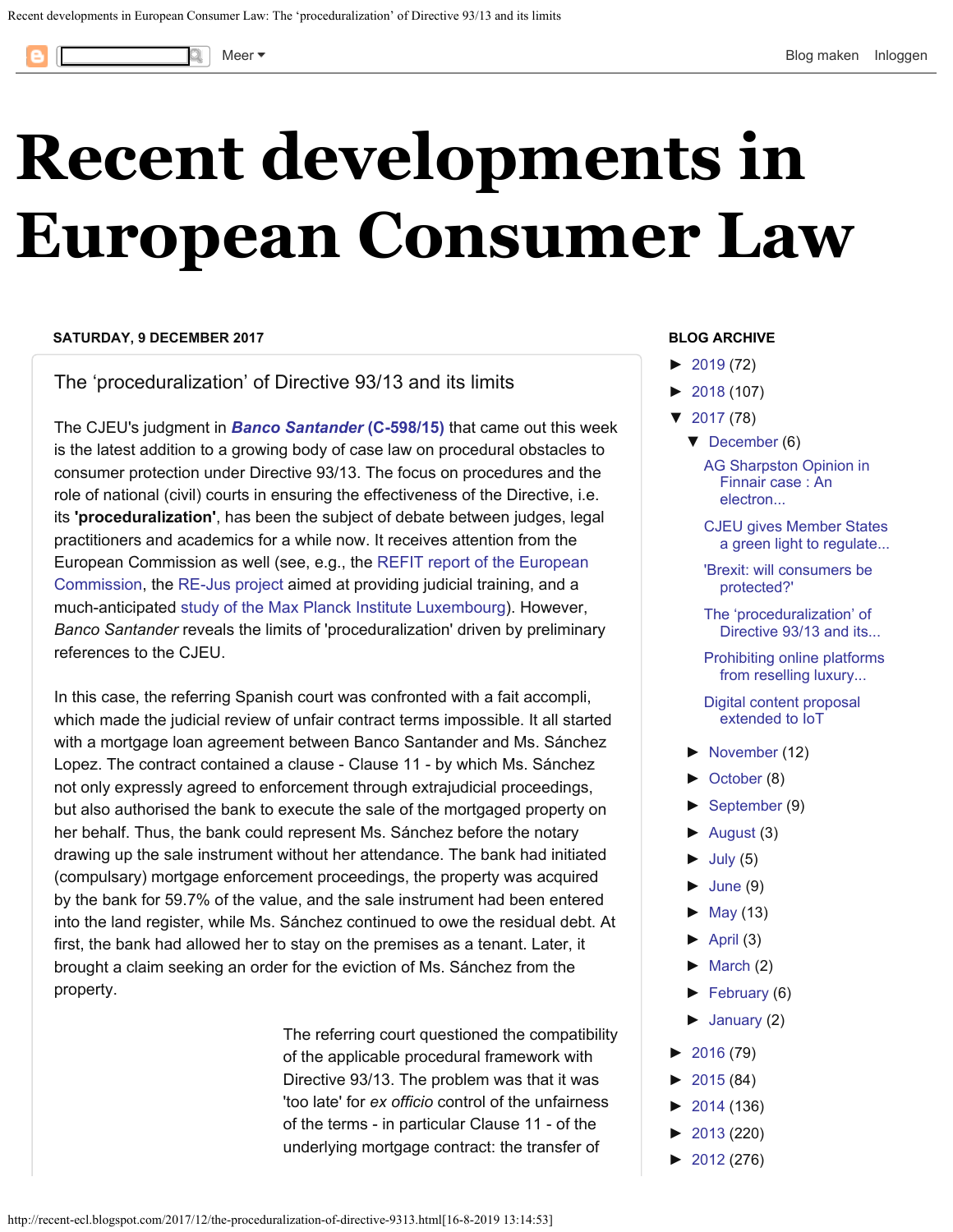

ownership had already taken place. The court was merely required to enforce and protect the bank's property right. One the one hand, it

could be said that Ms. Sánchez should have challenged the mortgage enforcement in time. On the other hand, the question could be raised (a) if she had any incentive to do so, because the bank initially allowed her to stay, and (b) whether she was actually aware of her rights, given the fact that the extrajudicial proceedings and the sale had taken place entirely without her involvement.

Last June we reported [on this blog](http://recent-ecl.blogspot.nl/2017/06/sorry-we-cant-help-you-ag-wahl-to.html) that Advocate General Wahl's answer to the referred questions in this case was, in short: "we can't help you". Directive 93/13 simply does not apply to proceedings concerning property rights. The CJEU basically gives the same answer, but with two important nuances: (i) the proceedings are independent of the legal relationship between the creditor (the bank) and the consumer; and (ii) the consumer has not availed herself of the legal remedies provided. We will discuss these nuances below.

#### **I. No link between the present proceedings and the mortgage**

The scope of application of the Directive and the CJEU's competence are limited to proceedings concerning contractual relationships, whereas the present proceedings concerned property rights. Here, the party who had lawfully acquired the property happened to be the bank, but any (other) interested third party could have become the owner. Against such a third party, the consumer-debtor cannot invoke a defence based on the mortgage contract between her and the bank.

Yet, the CJEU does not stop here. It recalls that "it has been held, in particular as regards enforcement proceedings for mortgages, that, failing effective review of the potential unfairness of contractual terms in the instrument on the basis of which the property is seized, observance of the rights conferred under Directive 93/13 cannot be guaranteed" (para 46; emphasis added). The CJEU refers to, in particular, *[Finanmadrid](http://recent-ecl.blogspot.nl/2016/02/a-missed-opportunity-cjeu-judgment-in.html)* and *[Aziz](http://recent-ecl.blogspot.nl/2013/03/unfair-terms-and-mortgage-enforcement.html)*. As the CJEU explains, the difference between this case and *Aziz* is that here, the action is brought on the basis of an ownership instrument as entered in the land register. This suggests that the CJEU is sensitive to the doubts of the referring court as to the course of events in the present case. It almost seems to regret that no question was asked about the unfairness of the terms in the mortgage contract, within the meaning of Article 3 of the Directive (cf. the obiter dictum in para 48). In this respect, it is a pity that the question regarding the role of the notary was inadmissible (para 31).

#### **II. Availability of legal remedies**

The CJEU also reiterates the importance of guaranteeing **effective judicial**

- [►](javascript:void(0))[2011](http://recent-ecl.blogspot.com/2011/) (155)
- [►](javascript:void(0))[2010](http://recent-ecl.blogspot.com/2010/) (92)

#### **CONTRIBUTORS**

Admin: Joasia Luzak Author: Anna van Duin Author: Andrea Fejos Author: Agnieszka Jabłonowska Author: Eleni Kaprou Author: Candida Leone

#### **BIOS**

| <b>Agnieszka Jabłonowska</b> |
|------------------------------|
| <b>Andrea Fejős</b>          |
| <b>B</b> Anna van Duin       |
| <b>B</b> Candida Leone       |
| <b>B</b> Eleni Kaprou        |
| <b>B</b> J.A. (Joasia) Luzak |

#### **SUBSCRIBE TO**



#### **LINKS**

[Master European Private Law at](http://als.uva.nl/programmes/content/european-private-law.html) [UvA](http://als.uva.nl/programmes/content/european-private-law.html) [European Journal of Legal Studies](http://www.ejls.eu/) **[ECJ](http://curia.europa.eu/jcms/jcms/j_6/)** [DG Sanco](http://ec.europa.eu/dgs/health_consumer/index_en.htm)

#### **LABELS**

| access to justice (29)   |
|--------------------------|
| Action Pan (1)           |
| Action Plan (2)          |
| <b>ADR (16)</b>          |
| advertising (38)         |
| aggressive practices (5) |
|                          |